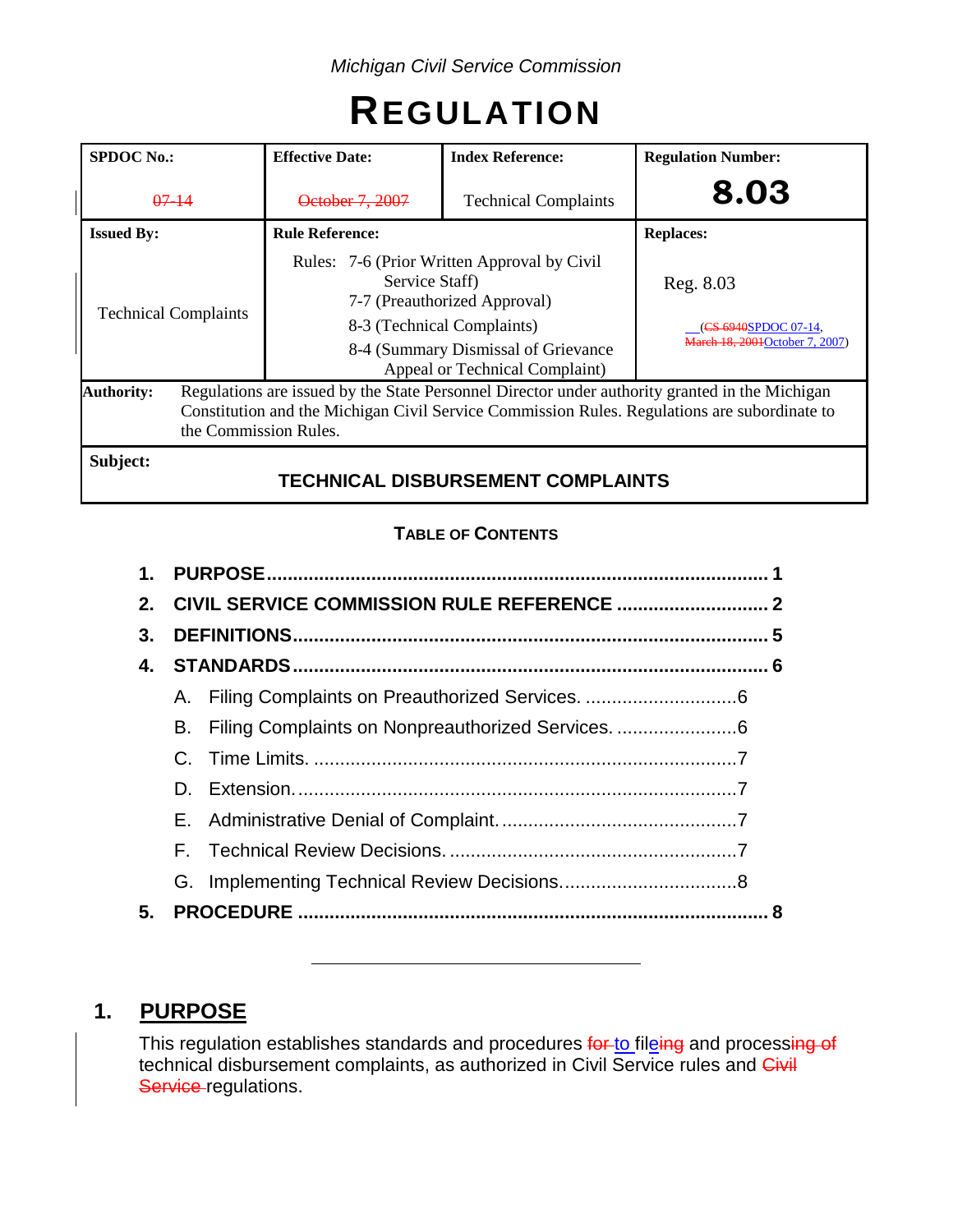# **2. CIVIL SERVICE COMMISSION RULE REFERENCE**

**Note:** This Section 2 reprints only selected Commission Rules for quick reference by the reader. Additional Rules (that are not reprinted below) may apply. The complete, current version of the Rules can be found at *[www.michigan.gov/mdcs](http://www.michigan.gov/mdcs)*.

## *Rule 7-6 Prior Written Approval by Civil Service Staff*

*\* \* \**

### *7-6.4 Complaint Regarding Technical Decision*

*An interested party who participated at the civil service staff review may file a technical disbursement complaint as provided in rule 8-3 [Technical Complaints]. The technical complaint must be received by the civil service technical review staff and all other interested parties within 14 calendar days after the date the technical disbursement decision is issued.*

## *Rule 7-7 Preauthorized Approval*

*\*\*\**

#### *7-7.5 Complaints or Appeals*

*Any complaint regarding the use of the preauthorized approval process or any disbursements for personal services made or authorized under the preauthorized approval process must be brought under the procedures authorized in rule 7-9. Any complaint regarding a technical decision to add personal services to the preauthorized list must be brought by an interested party under the technical appeal procedures in rule 8-3 [Technical Complaints].*

*\*\*\**

#### *Rule 8-3 Technical Complaints*

#### *8-3.1 Complaint Regarding Technical Decision Authorized*

*An authorized individual, appointing authority, or organization may file a technical complaint with civil service technical review staff, as provided in this rule and the regulations.*

*\*\*\**

*(cb) Technical disbursement complaint. An interested party authorized in rule 7-6.4 [Complaint Regarding Technical Decision] may file a technical disbursement complaint.*

*\*\*\**

## *8-3.2 Time Limits*

*\*\*\**

*(b) Other technical complaints. A technical classification complaint, technical qualification complaint, or technical disbursement complaint must be filed within 14 calendar days after the date the civil service staff issued the original technical decision.*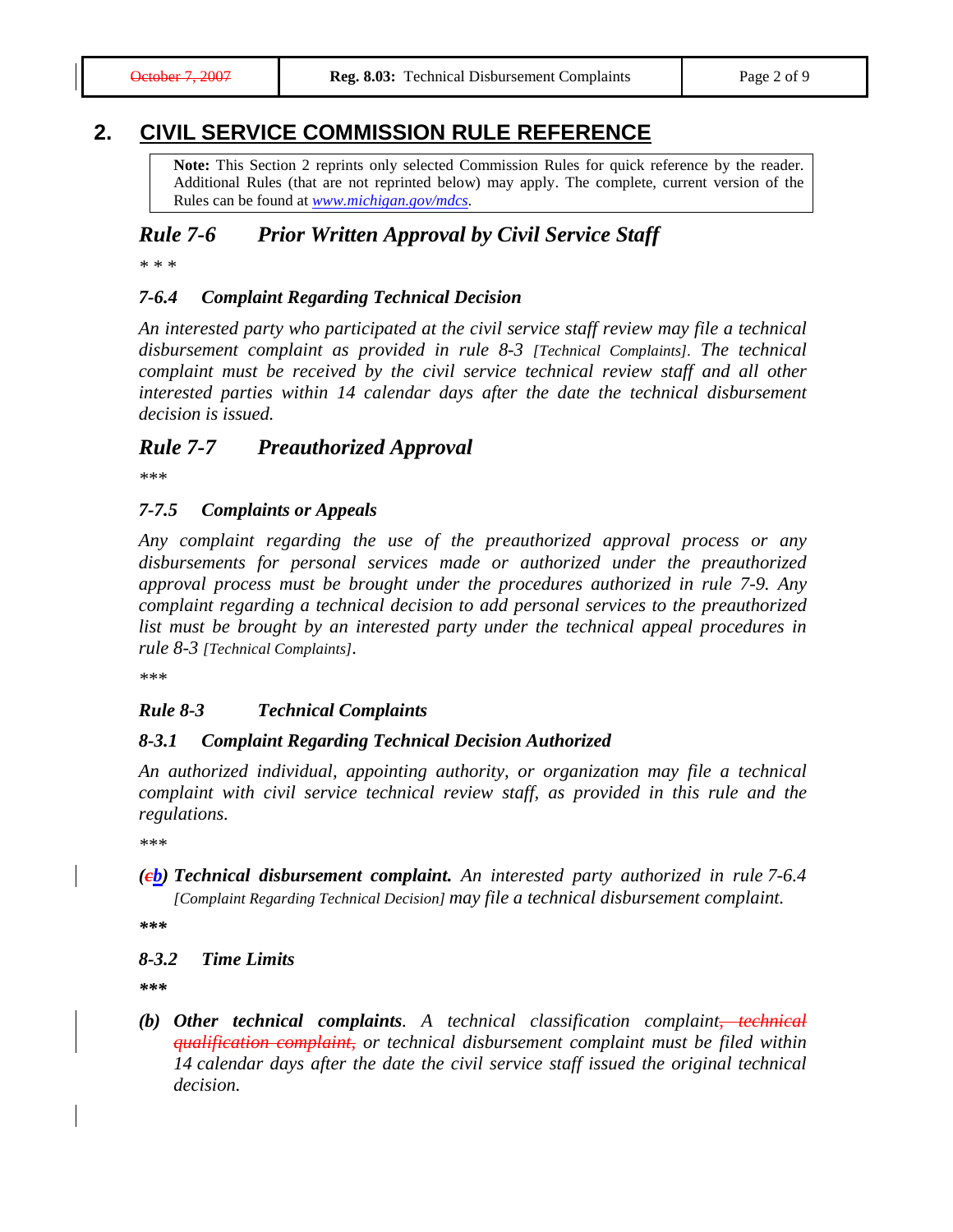### *8-3.3 Civil Service Technical Review*

- *(a) Referral to technical review officer. If the technical complaint is not administratively dismissed under rule 8-4 [Summary Dismissal], a technical review officer shall conduct an expeditious review in accordance with the civil service rules and regulations.*
- *(b) Technical review procedures.*
	- *(1) Hearing not authorized. A technical review officer is not authorized to conduct a hearing.*
	- *(2) \*\*\**
	- *(3) Technical review decision. At the conclusion of the technical review, the technical review officer shall issue a final technical review decision setting forth the review officer's material findings of fact, conclusions of*  law, and remedial orders, if any. The final technical review decision *shall be based on (1) the technical expertise of the review officer, (2) the civil service rules and regulations, (3) agency records, and (4) the documents and written submissions of the parties. In a review of a technical appointment complaint, the technical review officer shall also consider the written recommendation of the hearing officer on any certified question of fact.*

## *8-3.4 Further Appeal to Commission Authorized*

*An interested party in a technical review proceeding may file an appeal of a final technical review decision, including a summary dismissal of the technical complaint, to the civil service commission, as provided in the civil service rules and regulations.*

#### *8-3.5 Effective Date of Decision of Technical Review Officer*

- *\*\*\**
- *(b) Technical disbursement review. A final technical review decision on a technical disbursement complaint is effective as follows:*
	- *(1) Request approved.*
		- *(A) If an initial civil service staff decision approving a request became effective under rule 7-6.3 [Effective Date of Staff Decision], a decision of a technical review officer also approving the request is effective immediately and the appointing authority may continue to make disbursements for the personal services until the civil service commission or a court of competent jurisdiction rules otherwise.*
		- *(B) If civil service staff initially denied a request, a technical review decision approving a request is effective 15 calendar days after the date the decision is issued, unless a later date is specified in the decision. An interested party intending to appeal the technical review decision to the civil service commission may file a request that the state personnel director order the effective date of the decision stayed pending appeal. The request for a stay must be filed within 14 calendar days after the date the technical review decision is issued. The director may stay the effective date of the*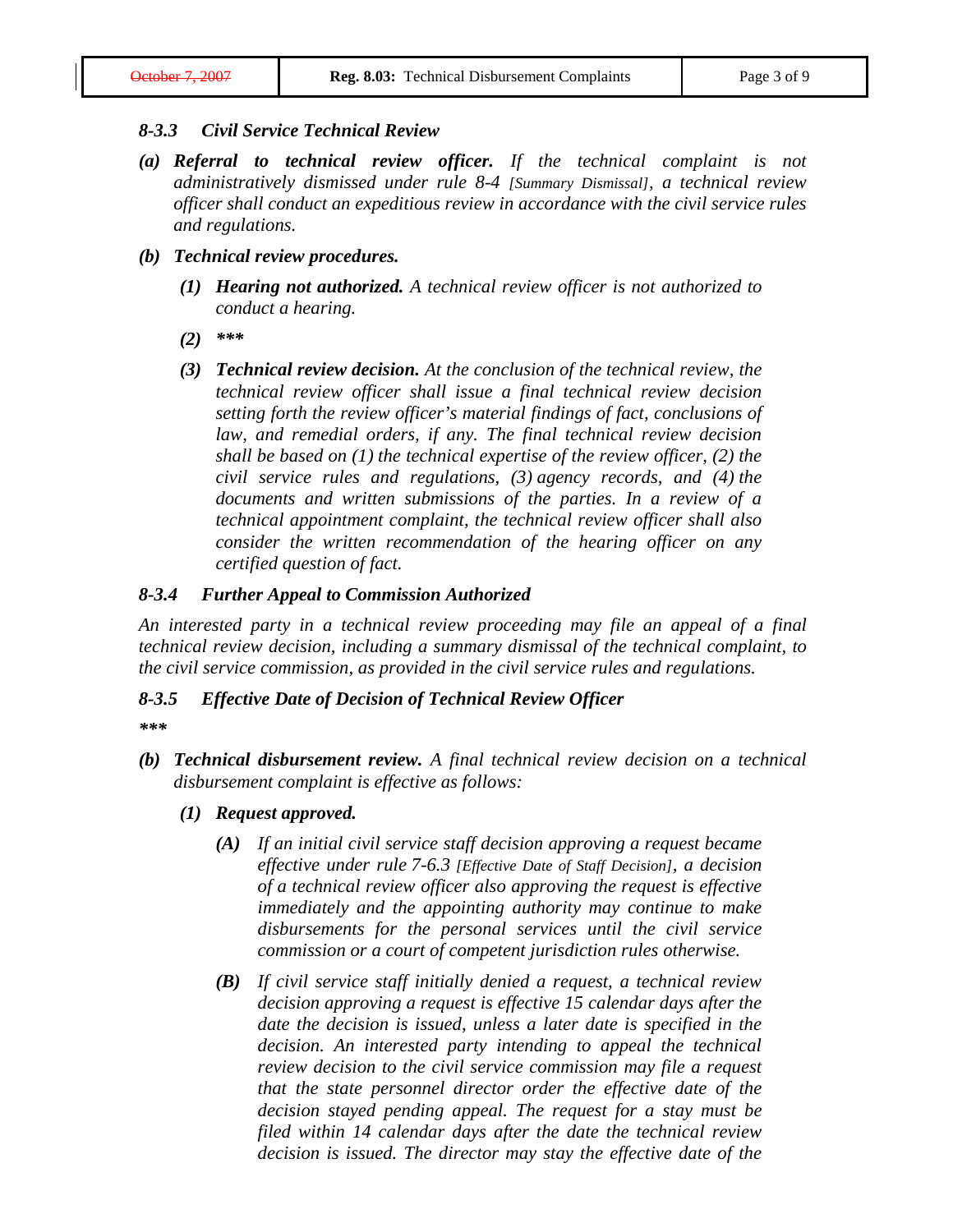*technical review decision pending appeal to the commission if the director determines that (1) it is unlikely that the request meets any of the standards for approval and (2) a stay is in the best interests of the classified service.*

*(2) Request denied. If civil service staff initially approved a request, a technical review decision disapproving the request is final and binding on the parties 29 calendar days after the date the decision is issued, unless either (1) the decision provides for a later effective date or (2) an interested party files a timely application for leave to appeal to the civil service commission within 28 calendar days after the date the decision was issued. If an interested party files a timely application for leave to appeal, the effective date of the technical review decision is automatically stayed and the appointing authority may continue to make disbursements for the personal services until the civil service commission or a court of competent jurisdiction rules otherwise.*

*\* \* \**

## *Rule 8-4 Summary Dismissal of Grievance Appeal or Technical Complaint*

*A civil service adjudicating officer may summarily dismiss a grievance appeal or technical complaint for any of the following reasons:*

- *(a) Not Authorized. The adjudicating officer lacks the authority to consider the grievance appeal or technical complaint under the civil service rules and regulations for either of the following reasons:*
	- *(1) The grievant or technical complainant is not authorized to file the grievance, grievance appeal, or technical complaint.*
	- *(2) The subject matter of the grievance, grievance appeal, or technical complaint is not reviewable in the forum selected.*
- *(b) Lack of jurisdiction. Civil service staff or the civil service commission lacks jurisdiction over a necessary party or over the subject matter of the grievance appeal or technical complaint.*
- *(c) Untimeliness. The grievance, grievance appeal, or technical complaint was not filed timely.*
- *(d) Another action pending. Another civil service action has been initiated between the same parties involving substantially the same grievance or technical complaint.*
- *(e) Barred by prior claim. Substantially the same grievance or technical complaint was adjudicated to finality in another action between the same parties.*
- *(f) Failure to respond. A grievant or technical complainant fails to respond to a deficiency notice issued by civil service staff, as provided in the civil service rules and regulations.*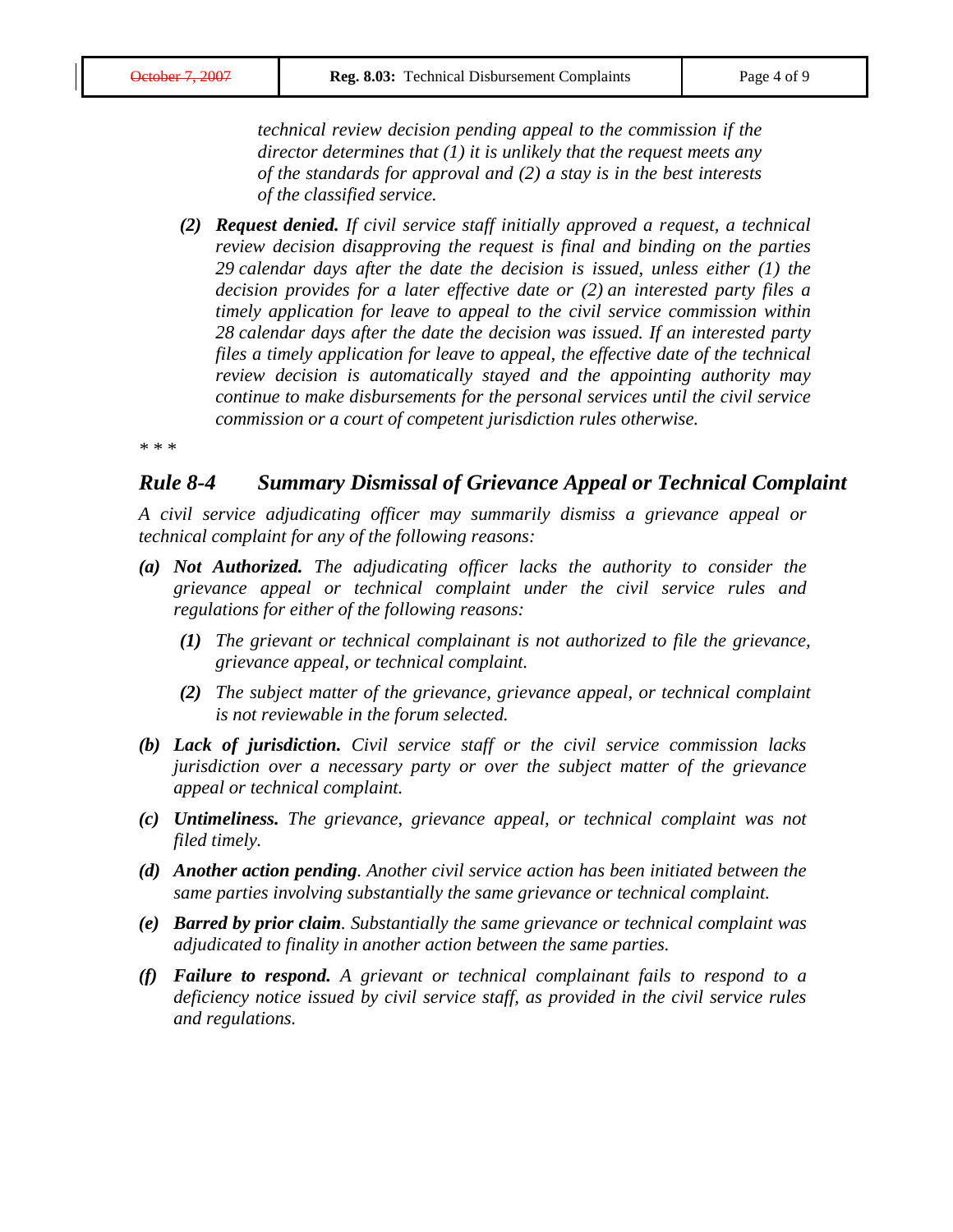# **3. DEFINITIONS**

## **A. Civil Service Commission Rule Definitions**

- 1. *Adjudicating officer means the state personnel director or other civil service administrative officer, technical review officer, hearing officer, arbitrator, or other officer authorized to make a decision reviewable by the civil service commission.*
- 2. *Good cause means an acceptable excuse for failing to file or take other required action timely.* Good cause *does not include a person's own carelessness, negligence, or inattention to the filing or other requirements.*
- 3. *Interested party, in a review of a technical disbursement decision, means a party that filed a request or a written appearance in the initial civil service staff review of the request*.
- 4*. Party means any of the following persons or organizations:*

*\* \* \**

- *(d) Party, in a review of a technical disbursement decision, means any of the following:*
	- *(1) The appointing authority that files a request under rule 7-6 [Prior Written Approval by Civil Service Staff] or rule 7-7 [Preauthorized Approval] regarding disbursements for personal services.*
	- *(2) An exclusive representative of a classified employee with a direct interest in the technical disbursement decision.*
	- *(3) A nonexclusively represented classified employee with a direct interest in the technical disbursement decision.*
	- *(4) A limited recognition organization appearing on behalf of a classified employee with a direct interest in the technical disbursement decision.*
	- *(5) The office of the state employer.*
	- *(6) Any other person or organization with a demonstrable special interest in the technical disbursement decision who (1) petitions to participate in the civil service staff review and (2) is authorized by the civil service staff to participate in the review.*
- 5*. Technical complainant means any of the following persons when directly affected and aggrieved by a technical decision:*
	- *(a) An applicant for employment.*
	- *(b) A classified employee.*
	- *(c) An appointing authority.*
	- *(d) The office of the state employer.*
	- *(e) Any other person or organization specifically authorized by civil service rule or regulation to file a technical complaint.*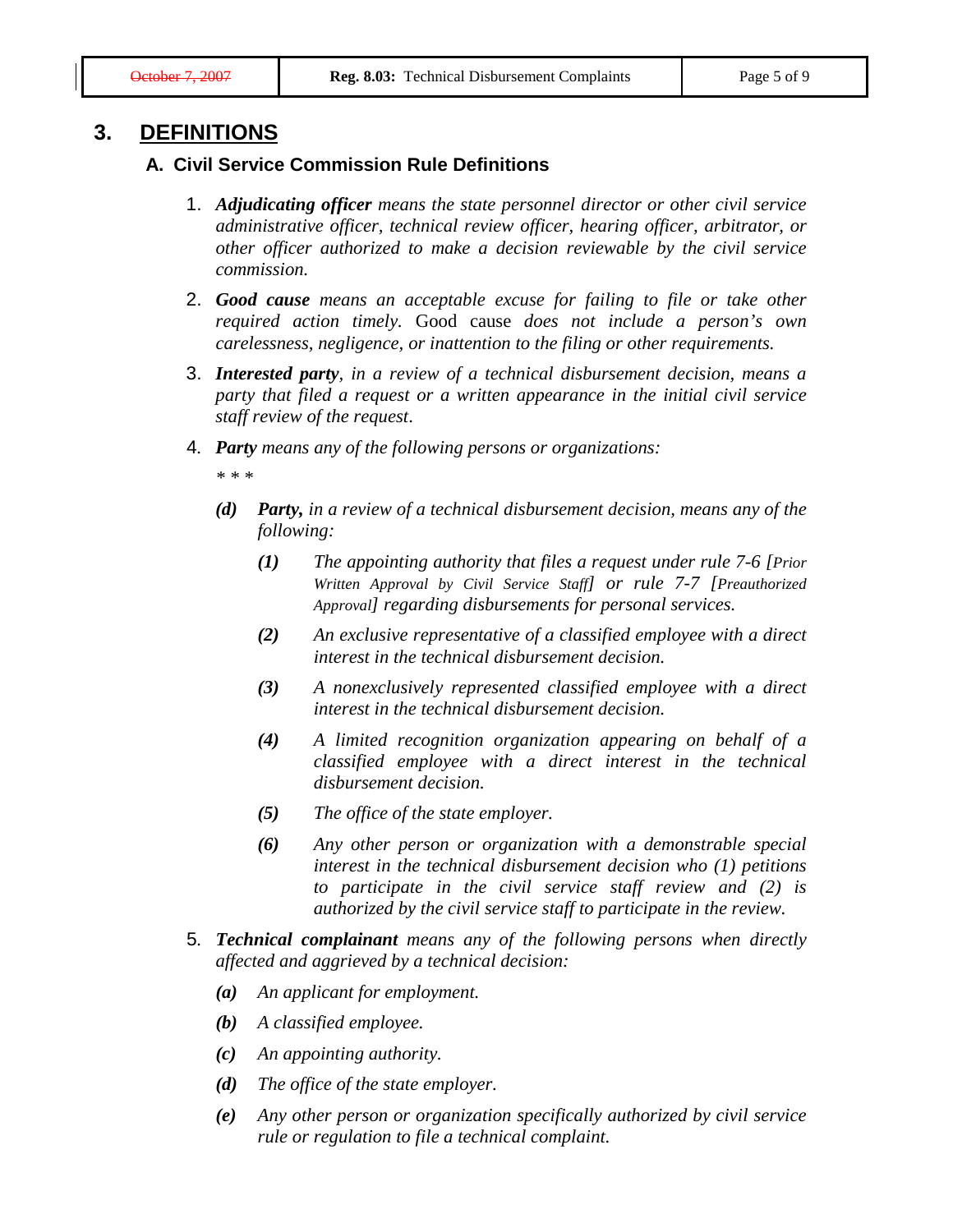- 6. *Technical complaint means a written complaint that a technical decision (1) violated article 11, section 5, of the Michigan constitution, (2) violated a civil service rule or regulation, or (3) was arbitrary and capricious.*
- 7. *Technical decision includes each of the following individual decisions:*

*\*\*\**

*(c) Technical disbursement decision means a civil service staff decision authorized under rule 7-6 [Prior Written Approval by Civil Service Staff] or rule 7-7 [Preauthorized Approval] regarding disbursements for personal services.*

**\*\*\***

# **4. STANDARDS**

# **A. Filing of Complaints Regarding on Preauthorized Services.**

- 1. Any complaint regarding the use of the preauthorized approval process or any disbursements for personal services made or authorized under the preauthorized approval process may be brought only under the procedure authorized in rule 7-9-<del>[Complaints and Investigations]</del>.
- 2. Any complaint regarding a technical decision to add personal services to the preauthorized list may be brought only by an interested party under the technical complaint procedures in rule 8-3 <del>[Technical Complaints]</del> and this regulation.

## **B. Filing of Complaints Regarding on Nonpreauthorized Services.**

## 1. **Authorized to Complain.**

Only an interested party who participated in the timely submission of all relevant data and information at the initial staff review may file a technical disbursement complaint with the Office of Civil Service, Technical Complaints. The technical disbursement complaint must be submitted using the Technical Disbursement Complaint form (CS-212e) to [MCSC-OTC@mi.gov.](mailto:MCSC-OTC@mi.gov) The technical complainant must simultaneously file a copy of the complaint with all interested parties.

## 2. **Complaint.**

The technical complaint is the final opportunity for the complainant to offer new evidence into the administrative record without needing to demonstrate a legal basis to add the evidence. The complaint must include the following:

- a. All information required in part A of the Technical Disbursement Complaint form (CS-212c) for each complainant.
- b. A clear and concise description of the technical decision being complained of in Part B of the CS-212, including any additional information required in the instructions for the form.
- c. A complete statement of why the technical decision (1) violated article 11, section 5 of the Michigan Constitution; (2) violated a Civil Service rule or regulation; or (3) was arbitrary and capricious.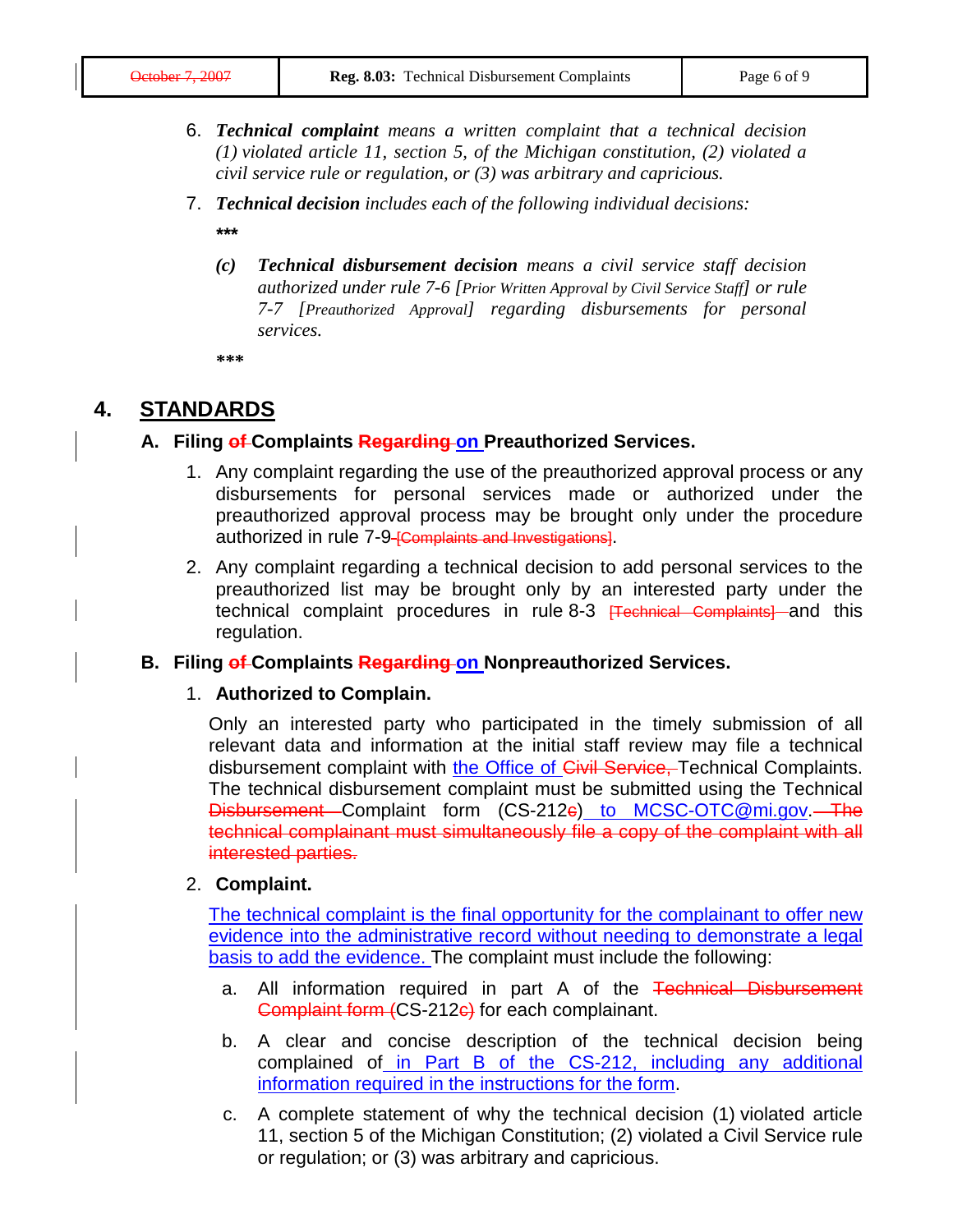- d. All documentary evidence that the complainant believes supports the technical complaint.
- e. A clear statement of the desired outcome of the complaint. The outcome must be within the authority of Civil Service staff to grant.
- f. The signature of each complainant. A signature can be a scanned document of an actual signature or the complainant's typed name followed by "/s/" (e.g., "John Doe /s/").
- g. The names, mailing address, and e-mail address of the complainant's representative, if any.

## **C. Time Limitations for Filing Technical Complaints.**

To be timely, the complaint must be **received** by the Civil Service<sub></sub>, Office of Technical Complaints within 14 calendar days after the date the technical disbursement decision iwas **issued**.

## **D. Extension for Filing.**

The technical review officer may grant an extension of time for to filinge if, before the expiration of the required time for filing deadline passes, the technical complainant shows sufficient justification for the extension.

## **E. Administrative Denial of Complaint.**

- 1. **Reasons for Administrative Denial.** In addition to the grounds in rule 8-4 [Summary Dismissal of Grievance Appeal or Technical Complaint], a technical disbursement complaint may be administratively dismissed without prior notice for the following reasons:
	- a. The complaint fails to set forth allegations with sufficient particularity to permit review.
	- b. The complaint involves one or more of the following actions, decisions, and matters that are not subject to review:
		- (1) Michigan Civil Service Commission rules.
		- (2) Civil Service regulations, standards, and procedures.
	- c. The complaint fails for other good and sufficient reason to warrant further review.

## **F. Technical Review Decisions.**

- 1. **Technical Review Process.** A technical review officer is not authorized to conduct a hearing, but may meet with the complainant or other interested parties to discuss the complaint. Decisions of the technical review officer shall be based on the technical expertise of the technical review officer and a *de novo* review of all submissions of interested parties, agency records, and Civil Service rules and regulations.
- 2. **Decision of the Technical Review Officer.** The decision of a technical review officer shall contain notice of the right of interested parties to file an application for leave to appeal to the Civil Service Commission, as provided in regulation 8.05.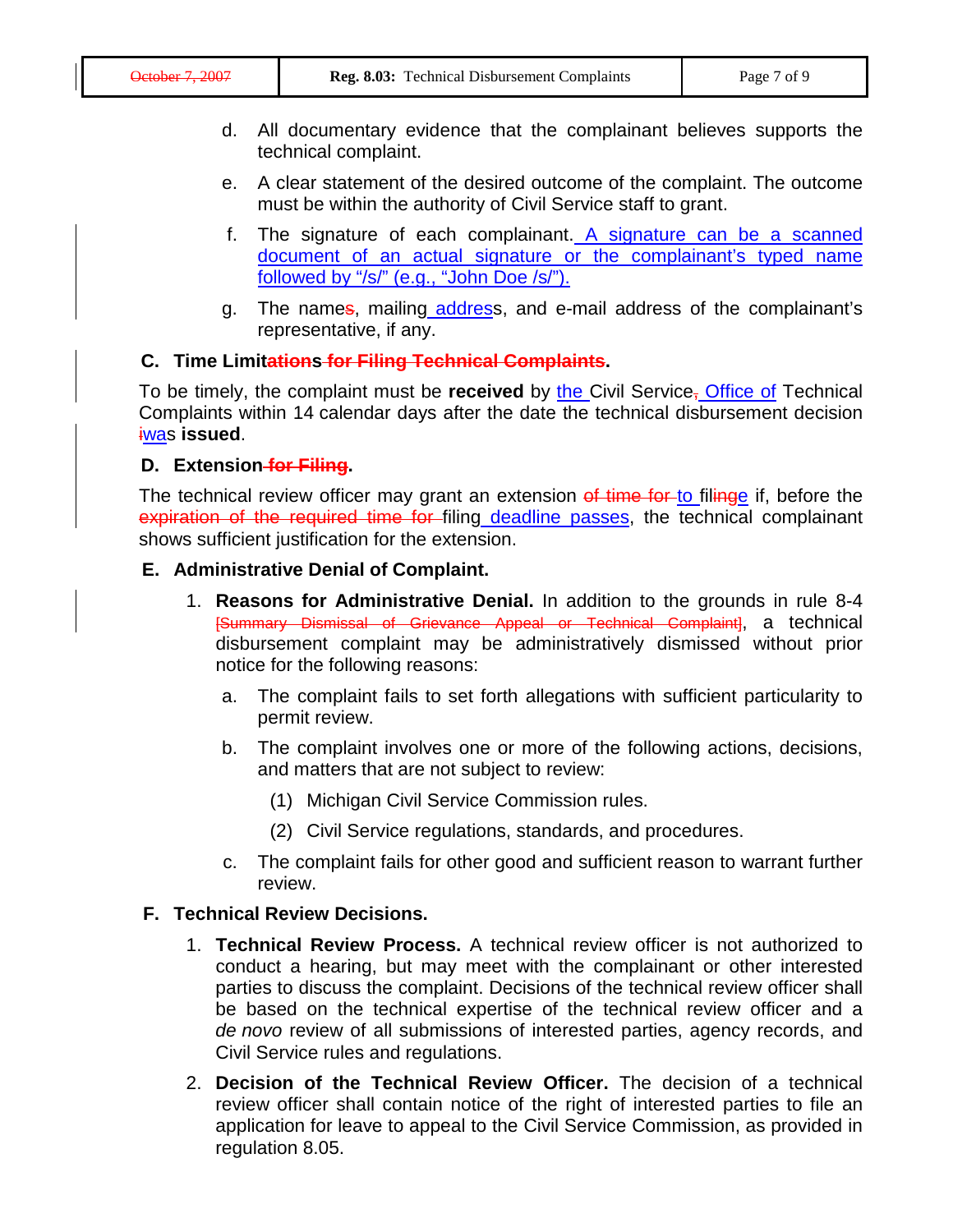## **G. Implementing Technical Review Decisions.**

- 1. **Technical disbursement review.** A final technical decision on a technical disbursement complaint is effective as follows:
	- a. **Request approved***.*
		- (1) If an initial Civil Service staff decision approving a request became effective under rule 7-6.3, a decision of a technical review officer also approving the request is effective immediately. and the The appointing authority may continue to make disbursements for the personal services until the Civil Service Commission or a court of competent jurisdiction rules otherwise.
		- (2) If Civil Service staff initially denied a request, a technical review decision approving a request is effective 15 calendar days after the date the decision is issued, unless a later date is specified in the decision. An interested party intending to appeal the technical review decision to the Civil Service Commission may file a request that the State Personnel Director order the effective date of the decision stayed pending appeal. The request for a stay must be filed within 14 calendar days after the date the technical review decision is issued. The director may stay the effective date of the technical review decision pending appeal to the Commission if the director determines that (1) it is unlikely that the request meets any of the standards for approval and (2) a stay is in the best interests of the classified service.
	- b. **Request denied.** If Civil Service staff initially approved a request, a technical review decision disapproving the request is final and binding on the parties 29 calendar days after the date the decision is issued, unless either (1) the decision provides for a later effective date or (2) an interested party files a timely application for leave to the Civil Service Commission within 28 calendar days after the date the decision was issued. If an interested party files a timely application for leave to appeal, the effective date of the technical review decision is automatically stayed and the appointing authority may continue to make disbursements for the personal services until the Commission or a court of competent jurisdiction rules otherwise.

# **5. PROCEDURE**

| <b>Responsibility</b> | <b>Action</b>                                                                                                                |
|-----------------------|------------------------------------------------------------------------------------------------------------------------------|
| <b>Civil Service</b>  | 1. Mails technical decision to interested parties.                                                                           |
| Complainant           | 2. Prepares technical complaint and submits to<br>the Office of Civil Service, Technical<br>Complaints.                      |
|                       | 3. Provides a copy of the technical complaint to<br>the appointing authority and any other<br>identified interested parties. |